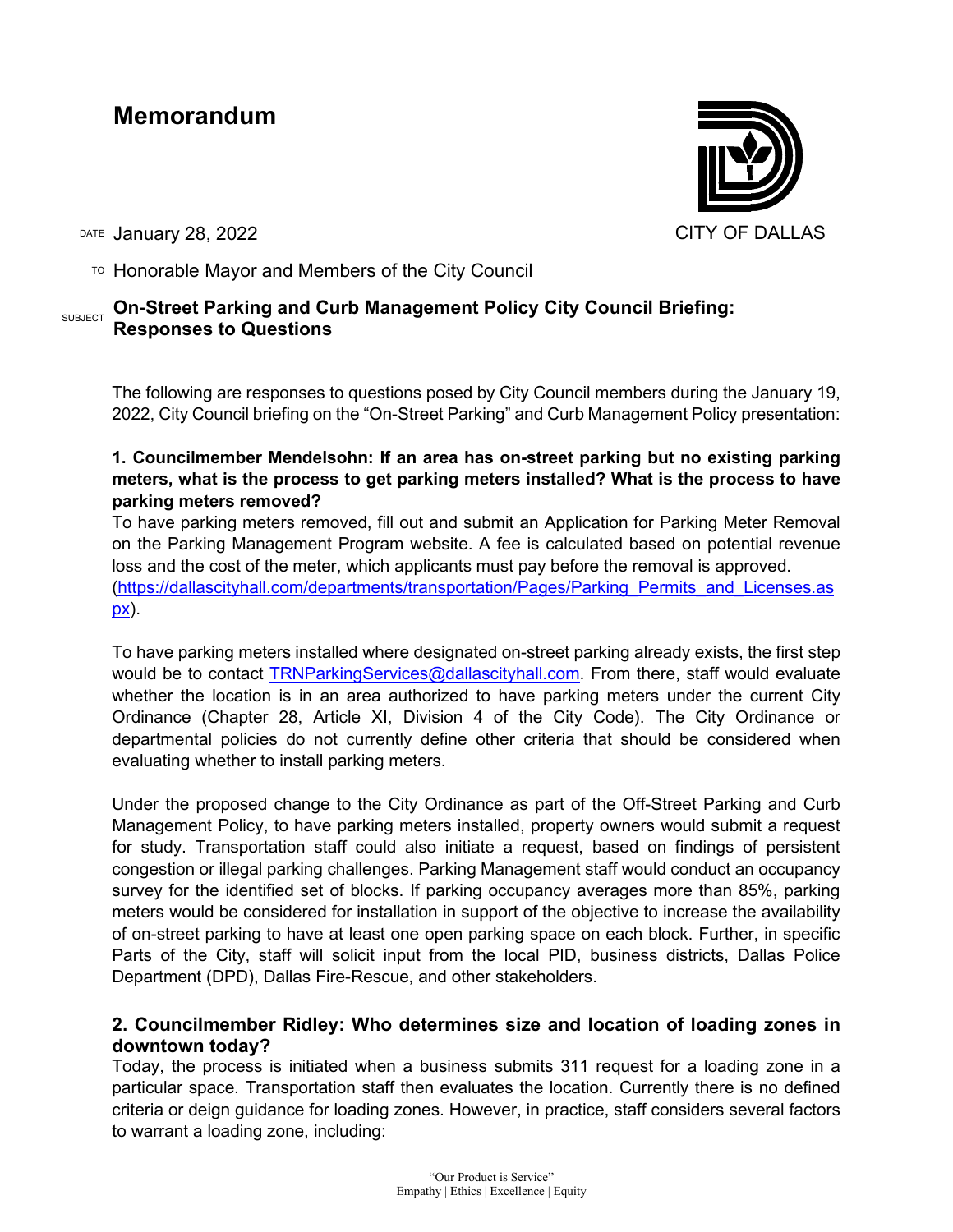DATE January 28, 2022

### **SUBJECT** On-Street Parking and Curb Management Policy City Council Briefing: Responses to **Questions**

- Whether there is sufficient space for a loading zone (three non-metered parking spaces minimum)
- The existing uses of curb
- The existing loading zones on side or back of block
- Bus stop locations
- Input from applicable business district

# **3. Councilmember Schultz: Have you completed an analysis to determine how much it would cost to implement smart meters throughout the city?**

Staff is currently evaluating this in conjunction with the preparation for new third-party parking management vendors.

# **4. Councilmember Schultz: Who enforces parking? Do we have a handle on Enforcement do we have enough staff?**

Parking is enforced by the Parking Management Division of the Transportation Department.

### **5. Councilmember Schultz: Can the parking code amendment and curb management planning efforts be integrated?**

Transportation staff will continue to coordinate with staff in the Department of Planning and Urban Design to align the two efforts.

### **6. Councilmember Narvaez: How long is this effort going to take? How much is it going to cost?**

As stated above, staff is currently evaluating the cost of upgrading the coin-operated meters to smart meters. Otherwise, much of the policy will be implemented through normal staff operations, for example by changing the way things are done to better align with the policy. There will be some cost associated with implementing dual-use loading zones, handicap parking, bicycle and dockless vehicle parking, and upgrading signage to improve wayfinding. The cost of these improvements will be assessed as the policy is implemented.

Implementation will be ongoing. If City Council adopts a revised parking meter ordinance this summer, the Parking Management division could begin piloting the performance-based rates this fall in one or two areas with existing parking meters, in coordination with local businesses, before expanding the revised rates to all areas with parking meters. Implementation of other aspects of the policy, such as implementing dual-use loading zones or handicap parking spots would likely occur as 311 requests are received.

### **7. Councilmember Arnold: Is there a policy or practice that determines if someone can get No Parking in front of their home and someone else cannot?**

The location of No Parking zones is determined on a case-by-case basis, through an engineering analysis.

> "Our Product is Service" Empathy | Ethics | Excellence | Equity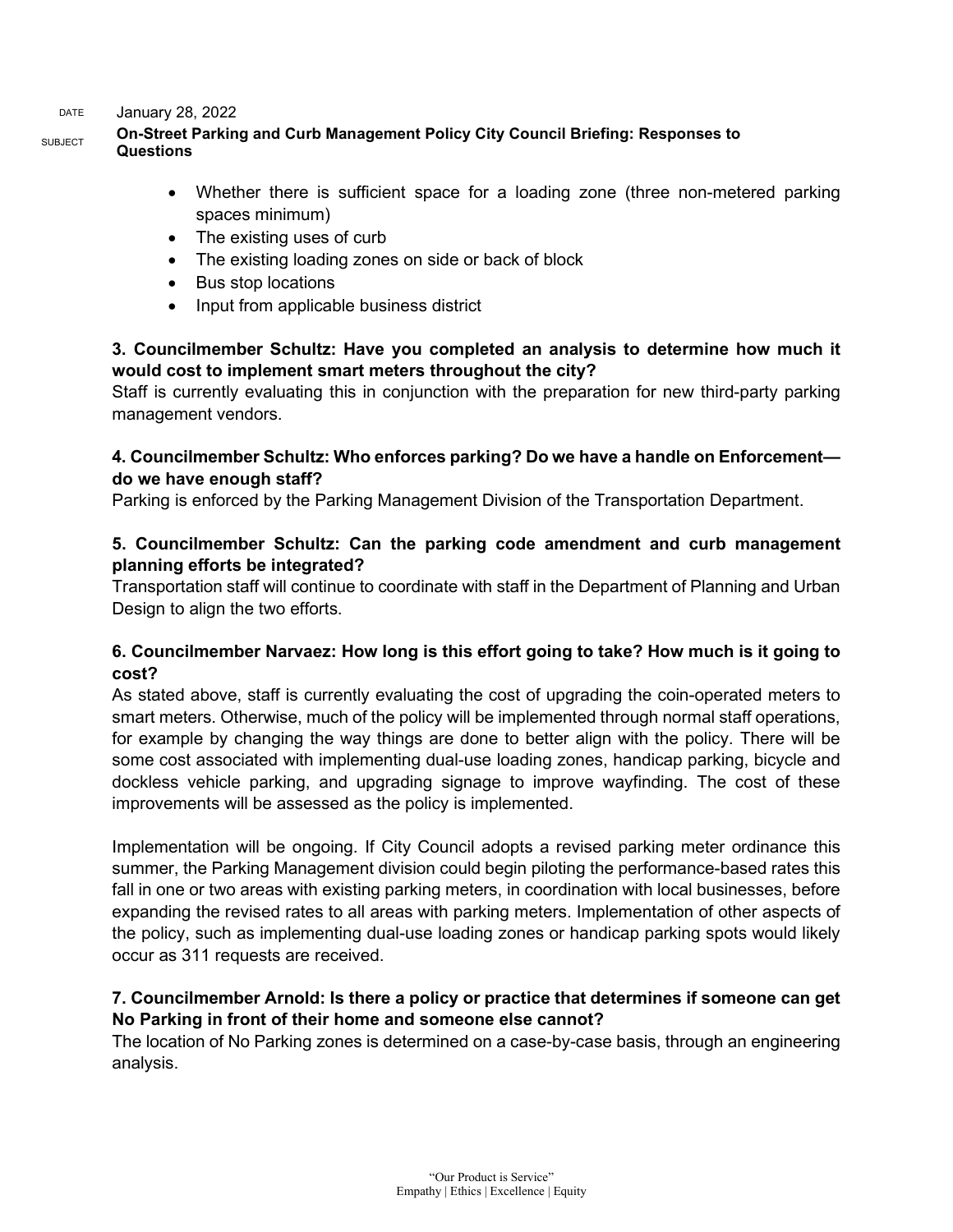#### DATE January 28, 2022

**SUBJECT** On-Street Parking and Curb Management Policy City Council Briefing: Responses to **Questions**

### **8. Councilmember Arnold: Is the Dallas Police Department (DPD) included in the conversation?**

DPD will be provided an opportunity to review and provide comment on the final draft document.

The complete list of objectives, policies, and strategies proposed to be included in the On-Street Parking & Curb Management Policy is included as an attachment. It is anticipated that the policy will be brought to City Council for adoption this summer. If you have any questions or concerns, please contact Ghassan 'Gus' Khankarli, P.E., Director of the Department of Transportation, at [ghassan.khankarli@dallascityhall.com.](mailto:ghassan.khankarli@dallascityhall.com)

Majed A. Al-Ghafry, P.E. Assistant City Manager [Attachment]

c: T. C. Broadnax, City Manager Chris Caso, City Attorney Mark Swann, City Auditor Bilierae Johnson, City Secretary Preston Robinson, Administrative Judge Kimberly Bizor Tolbert, Chief of Staff to the City Manager

Jon Fortune, Assistant City Manager Joey Zapata, Assistant City Manager Dr. Eric A. Johnson, Chief of Economic Development and Neighborhood Services M. Elizabeth Reich, Chief Financial Officer M. Elizabeth (Liz) Cedillo-Pereira, Chief of Equity and Inclusion Directors and Assistant Directors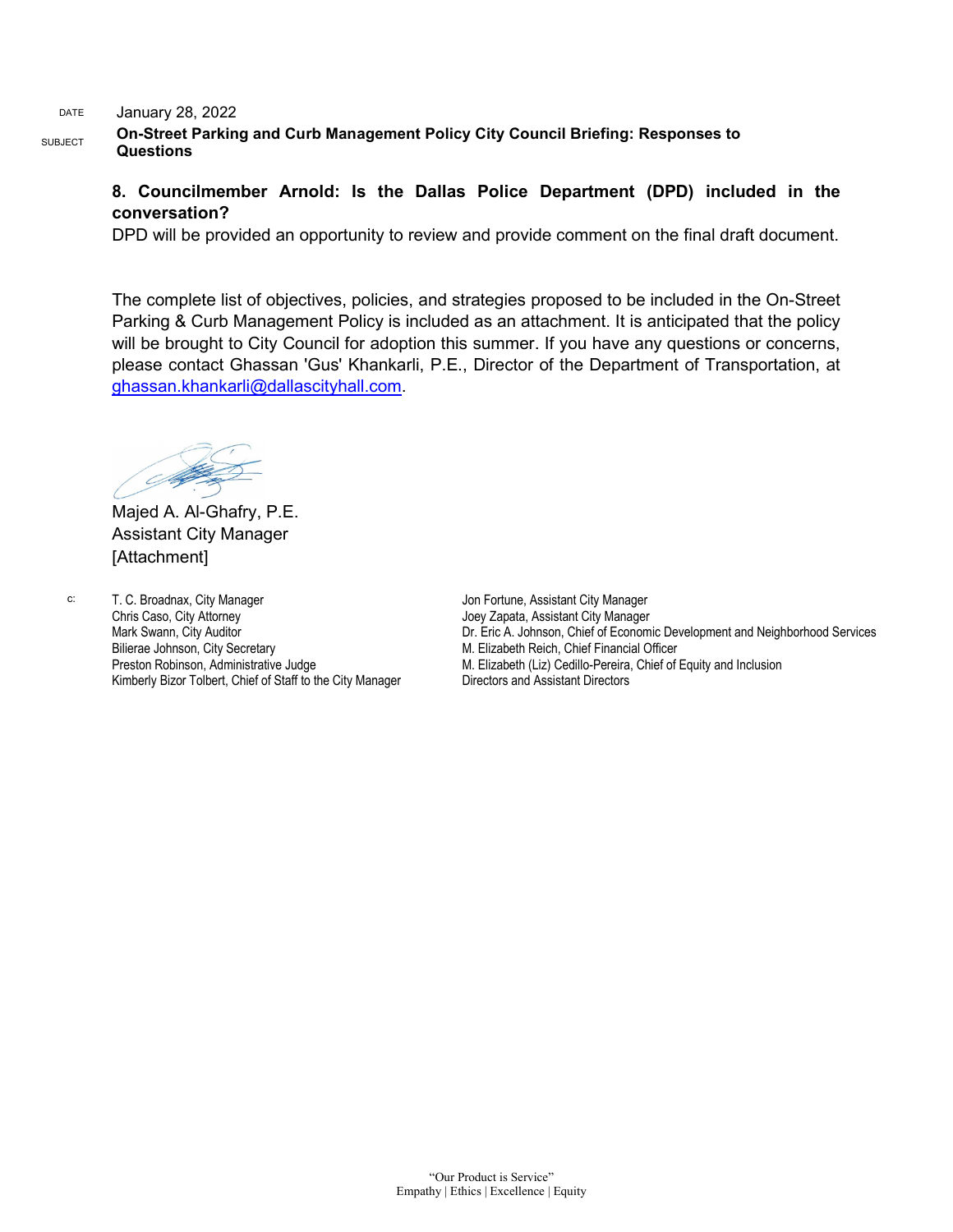# City of Dallas On-Street Parking & Curb Management Policy Draft Summary of Recommendations

# **December 2021**

The *City of Dallas On-Street Parking and Curb Management Policy* contains a series of ambitious, but implementable, recommendations based on priorities set forth by the City's adopted Strategic Mobility Plan (*Connect Dallas*), City staff, stakeholders, and through a review of best practices from similar large cities.

These recommendations are organized around a framework that includes goals, objectives, policies, and strategies. For certain recommendations, appropriate standards are also discussed.

• **Goal:** A desired state of affairs (what the community sees as important). The on-street parking and curb management policy framework will support the six Driving Principles identified in *Connect Dallas*, the City's adopted strategic mobility plan:



Environmental Sustainability **Example 20** A Economic Vitality **Innovation** 







- **Objective:** A more specific goal or desired outcome; these are the steppingstones that when combined work to achieve the desired goal
- **Policy:** A general rule for action focused on a specific issue. Used to guide community decisions in pursuit of a goal or objective. Policies provide specific guidance to elected and appointed officials on what decision to make when confronted with specific issues.
- **Strategy:** Specific activities or actions needed to support the policy

The following objectives, policies, and strategies are organized into sub-sections including "Parking Meters and Rate Setting," which applies most directly to on-street parking, and "Curb Lane Management," which applies to curb space use allocations and design guidelines.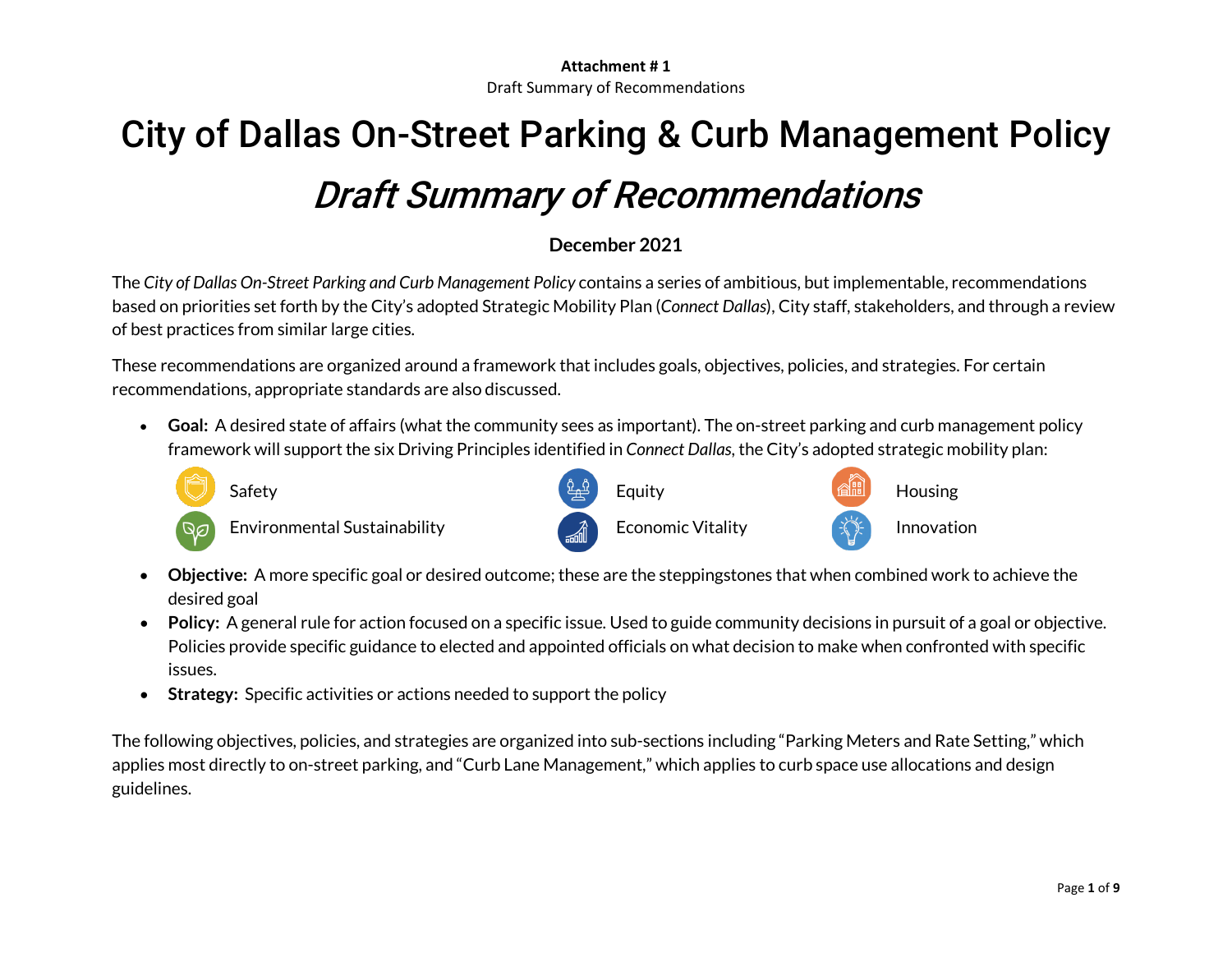# Parking Meters and Rate Setting

# **Objective 1**



**Increase the availability of on-street parking Downtown and in mixed-use and main street-type districts by promoting adequate turnover of on-street parking, using time limits and parking meters.**

*In many neighborhoods, businesses rely on on-street parking as their primary resource for customer and visitor access. Because on-street parking is a limited resource, parking pricing and time limits are important tools to ensure that on-street spaces are allocated fairly, customers can find parking, and people seeking to park long-term are encouraged to park off-street or on less utilized block faces.*

**Policy 1A: Utilize parking meters and time limits to encourage parking turnover in high demand areas, with the goal of having at least one or two open parking spaces on each block face.** – **Where occupancy is greater than 85%, consider implementing time limits or parking meters, or increasing meter rates.** – **Where occupancy is between 60% and 85%, often no change is needed.** – **Where occupancy is less than 60%, downward rate adjustments should be considered.** – **Based on demand, rates may vary by location and time of day.** To provide the Department of Transportation with flexibility to adjust parking meter zones and rates as needed to achieve this objective, modify Chapter 28 of the Dallas City Code to remove the blockspecific meter zones, rates, and enforcement times, and instead provide parameters for when to utilize parking meters and adjust meter rates. The parameters may include: • Guidance for when the installation or removal of paid parking spaces is appropriate. *"Establish, remove, or relocate parking meter zones where, based on parking studies and investigations, it has been determined that the installation, removal, or relocation of paid parking devices and signage is necessary to aid in the regulation and control of the parking of vehicles and other curb lane functions."* • Changes to meters must be based on measured vehicle occupancy on a set of blocks. Rates can be adjusted no more frequently than once every 6 months. Rates can only be adjusted in increments of \$0.25 to \$0.50 per hour. • The minimum parking meter rate is \$1.00 per hour. The maximum parking meter rate is \$6.00 per hour. Utilize parking staff to conduct regular on-street parking occupancy surveys in areas with parking meters, time restrictions, and in areas of increasing parking demand. Establish or adjust parking time limits, parking meter zones, and parking meter rates when necessary to promote turnover. Adjust only after several surveys or data points have showed peak usage has changed. Expand the use of License Plate Recognition (LPR) technology to increase the efficiency of parking occupancy surveys and parking enforcement. Consider piloting technologies to allow for more automated occupancy surveying.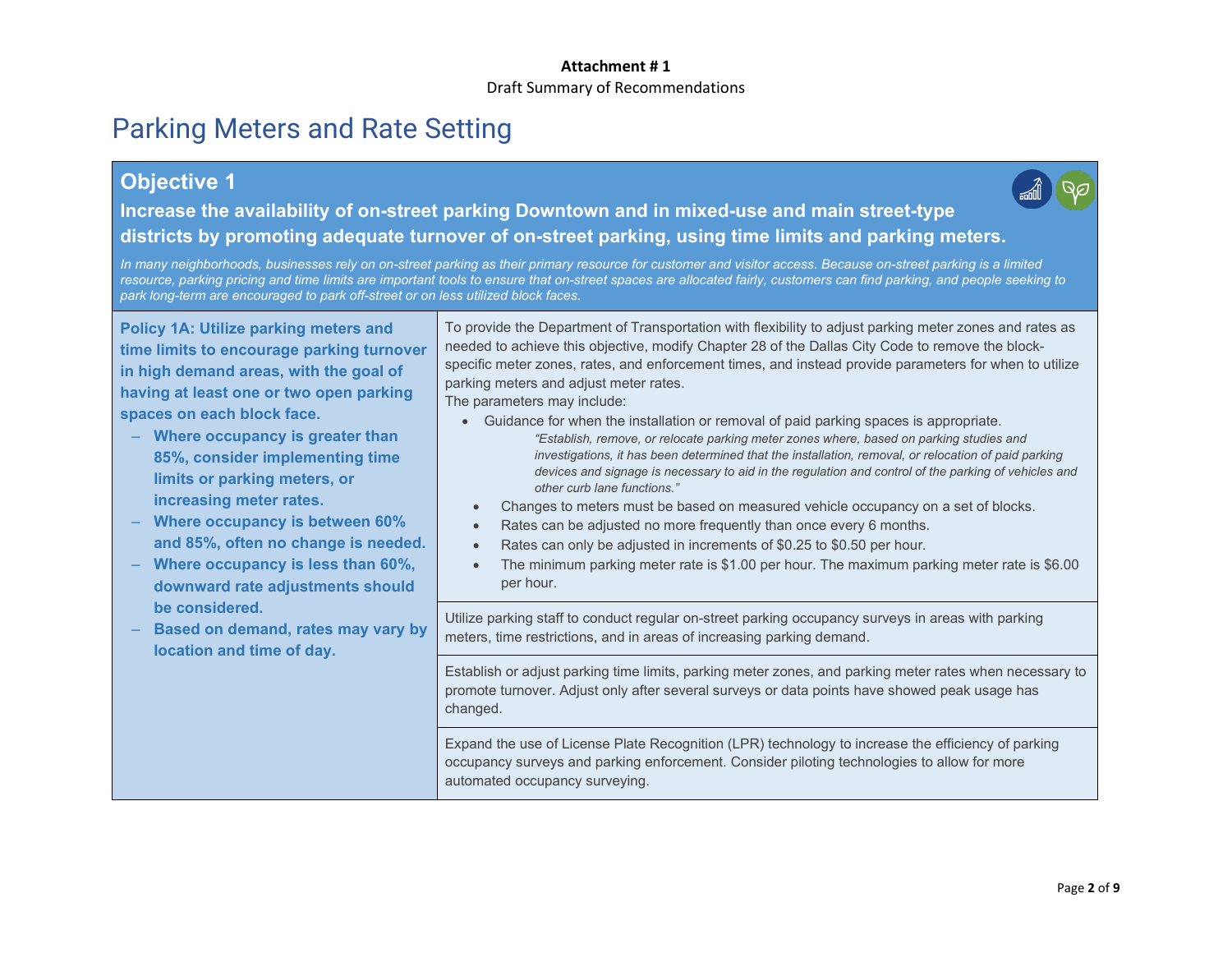#### **Attachment # 1**

#### Draft Summary of Recommendations

**Summary:** Establishes new guidelines for implementing time limited and metered parking, and for setting parking meter rates in response to demand (known as variable demand-based pricing or performance pricing). Parking meter rates would increase to \$1 - \$6 per hour with departmental flexibility to alter these rates within this range, to ensure that parking availability within the downtown, mixed-use, and main street districts.

| <b>Objective 2</b><br>Promote equity and accessibility.                                                                                                                       |                                                                                                                                                                                                                                                                    |
|-------------------------------------------------------------------------------------------------------------------------------------------------------------------------------|--------------------------------------------------------------------------------------------------------------------------------------------------------------------------------------------------------------------------------------------------------------------|
| Policy 2A: Implement current local and<br>national accessibility guidelines and<br>provide for handicap-accessible on-street<br>parking in commercial and mixed-use<br>areas. | Designate handicap-accessible on-street parking spaces in compliance with Public Right-of-Way<br>Accessibility Guidelines (PROWAG) requirements, on blocks where on-street parking is marked. Locate<br>handicap spaces adjacent to businesses and destinations.   |
|                                                                                                                                                                               | Update the Street Design Manual and design details to incorporate handicap-accessible parking<br>standards.                                                                                                                                                        |
|                                                                                                                                                                               | Add provisions for handicap parking to the City Code, including making it a violation for vehicles not<br>designated in accordance with provisions of Chapter 681 of the Texas Transportation Code to park in a<br>handicap parking space.                         |
| Policy 2B: Consider the needs of lower-<br>income workers and provide a variety of<br>parking and transportation options at<br>different price points.                        | Evaluate the adoption of an Affordable Parking Pass (or similar) program to support employee parking<br>on less utilized block faces. Conduct business outreach to evaluate the concerns of hourly-wage<br>employees and work with businesses on viable solutions. |
|                                                                                                                                                                               | Encourage local business districts to connect employers and employees with alternative mobility<br>programs and Transportation Demand Management (TDM) resources, such as transit passes and<br>carpool and vanpool programs.                                      |

**Summary:** Directs the City to conform to Americans with Disabilities Act (ADA) requirements by adopting national standards for the provision of handicap-accessible on-street parking stalls. Also, creates a new on-street permit program to address\* employee parking needs through a combination of on-street permit districts, and partnerships on Transportation Demand Management (TDM) programs and resources.

\*Note that the policy does not guarantee free or reduced cost parking for all hourly employees in the City; instead, it allows for the City to offer discounted on-street permits where it makes sense (based on demand) and to work with businesses on other parking and mobility solutions.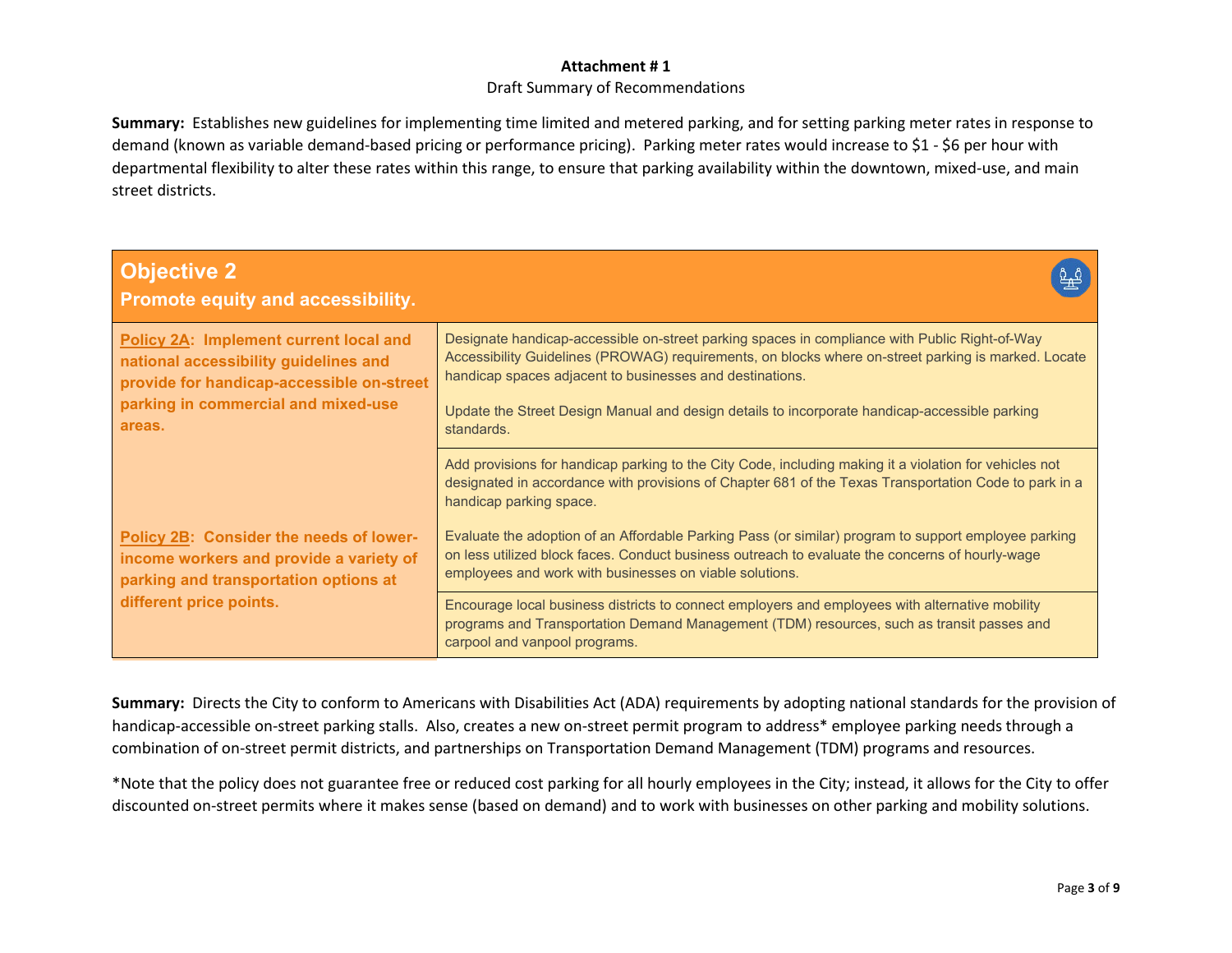| <b>Objective 3</b><br>Make travelling in and around central Dallas simple, predictable, and easy.                                                                                                                                      |                                                                                                                                                                                                                                                                                                                                                                                                                                                                                                                  |  |
|----------------------------------------------------------------------------------------------------------------------------------------------------------------------------------------------------------------------------------------|------------------------------------------------------------------------------------------------------------------------------------------------------------------------------------------------------------------------------------------------------------------------------------------------------------------------------------------------------------------------------------------------------------------------------------------------------------------------------------------------------------------|--|
| Policy 3A: Utilize a consistent style of<br>parking meters within districts. Ensure<br>parking meter payment technology is up<br>to date with payment methods of the day.                                                              | Adopt consistency in parking technologies, branding, signage, and payment options across all<br>neighborhoods where managed and paid parking is implemented.                                                                                                                                                                                                                                                                                                                                                     |  |
|                                                                                                                                                                                                                                        | Complete the upgrade of coin-operated meters with credit card-enabled smart meters, while also<br>ensuring spaces are available for people to pay by cash. Also implement smart meters where only app-<br>based payment exists today.                                                                                                                                                                                                                                                                            |  |
| Provide 3B: Provide the public with user-<br>friendly information on the location,<br>pricing, and availability of on-street and<br><b>City-owned parking.</b>                                                                         | Evaluate and implement technologies to track real-time information on parking space location and<br>availability in a user-friendly, public-facing platform. At a basic level, parking availability can be<br>determined using simple revenue collection data from smart meters.                                                                                                                                                                                                                                 |  |
| <b>Policy 3C: Provide for proper</b><br>maintenance of, and necessary upgrades<br>to parking meters, signage, curb<br>markings, and other city assets to<br>provide for a smooth and easy on-street<br>parking and loading experience. | Provide for periodic upgrades and improvements to parking meters, signage, markings, and other tools.                                                                                                                                                                                                                                                                                                                                                                                                            |  |
|                                                                                                                                                                                                                                        | In the short term, direct Department of Transportation staff to delineate parking lanes and stalls in areas<br>with metered parking and implement paid parking signage in accordance with guidance in the Texas<br>Manual on Uniform Traffic Control Devices.                                                                                                                                                                                                                                                    |  |
|                                                                                                                                                                                                                                        | Identify two areas that could be applicable candidates for parking benefit districts. Consider amending<br>the Dallas City Code to enable the establishment of parking benefit districts to allow meter revenues in<br>excess of those needed to fund parking system operations, maintenance, and enforcement to be<br>allocated to improving parking and curb management signage, markings and wayfinding, and assist with<br>employee transportation and parking in areas with parking meters and time limits. |  |
|                                                                                                                                                                                                                                        | Consider adopting a standard partnership agreement that defines City baseline services (e.g., meter<br>installation, maintenance, standard signs and markings) and supplemental services (e.g., technology<br>solutions, mobility pilots, pedestrian amenities) that might be provided by community partners and public<br>improvement districts.                                                                                                                                                                |  |

**Summary:** Modernizes the parking system with up-to-date technologies including credit-card enabled meters, payment apps, website, and realtime parking information. Directs the City to re-invest meter revenues into signage, branding, street markings, and other neighborhood improvements. Recommends piloting parking benefit districts as a possible mechanism for more direct re-investment of parking revenues.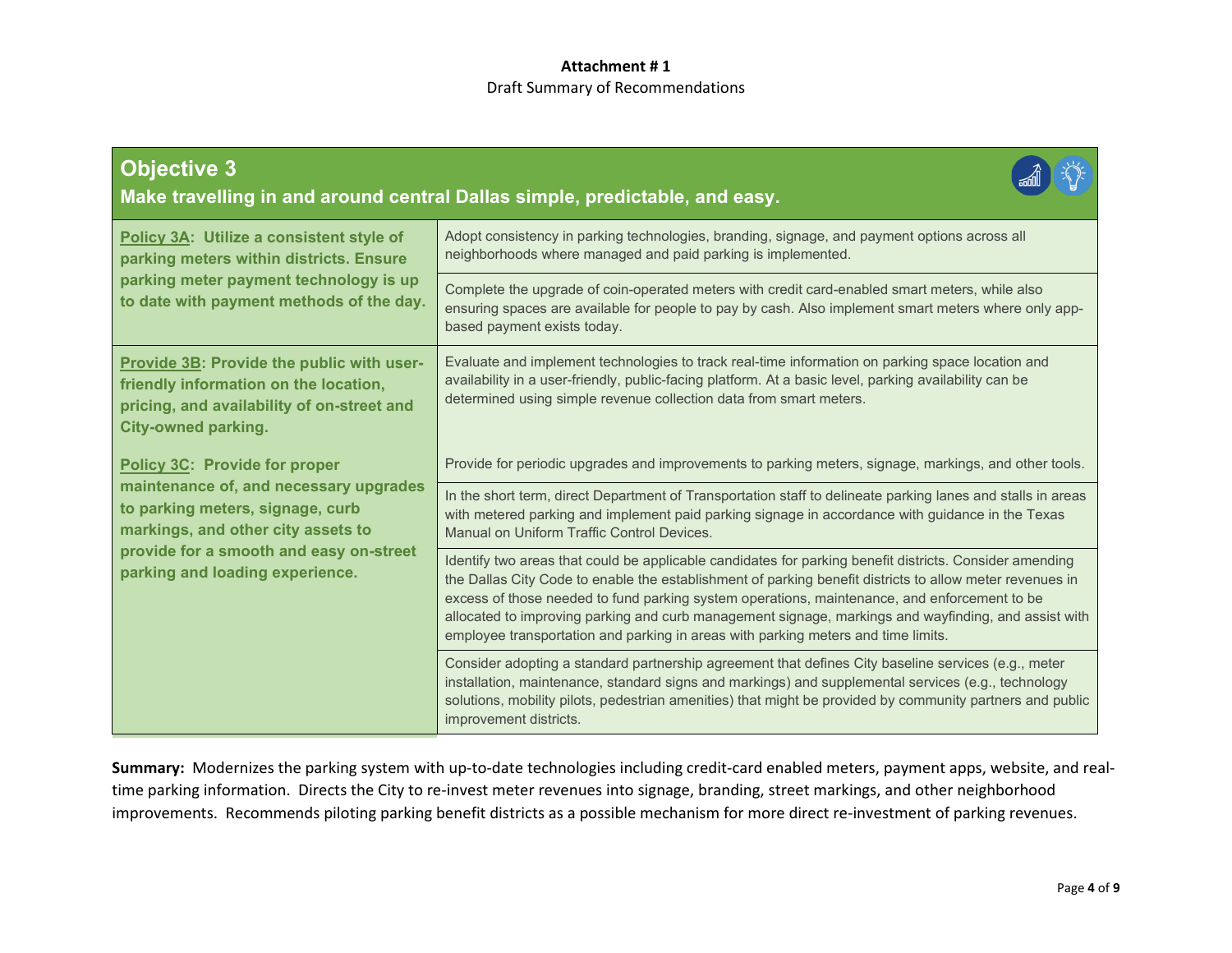# Curb Lane Management

| <b>Objective 4</b><br>Provide for the safe and efficient movement of people and goods.                                                         |                                                                                                                                                                                                                                                             |  |
|------------------------------------------------------------------------------------------------------------------------------------------------|-------------------------------------------------------------------------------------------------------------------------------------------------------------------------------------------------------------------------------------------------------------|--|
| Policy 4A: Allocate curb space in a way<br>that supports broader City goals, while<br>considering the context of the roadway                   | Utilize this policy to determine priorities for use of available curb space on a block. With any remaining<br>curb space that is not needed for safety or mobility purposes, curb lane uses should be prioritized based<br>on land use and roadway context. |  |
| and surrounding land uses. Mark and<br>prioritize the use of the curb lane flex<br>zone in the following order:                                | Using the curb use inventory created for this effort as a starting point, expand and maintain an up-to-<br>date GIS-based inventory of curb uses in Central Dallas and areas that require active curb management<br>and enforcement.                        |  |
| a. Ensure No Parking is designated<br>around fire hydrants, crosswalks,<br>intersections, and driveways in<br>accordance with standards in the | In the short term, direct Department of Transportation staff to add on-street markings to delineate<br>parking stalls and paint red curbs for No Parking around fire hydrants.                                                                              |  |
| <b>Dallas City Code.</b><br>b. Ensure all recommendations in modal                                                                             |                                                                                                                                                                                                                                                             |  |
| plans (e.g., Bicycle Plan,<br><b>Thoroughfare Plan) have been</b><br>provided for.                                                             |                                                                                                                                                                                                                                                             |  |
| c. With any remaining curb space,<br>provide for all other needs, based on<br>land use and roadway context.                                    |                                                                                                                                                                                                                                                             |  |

**Summary:** Evaluate curb usage in the context of growing competition (and more diverse uses) for the curb space. Prioritize safety and compliance with existing code regulations. Establish guidelines for how curb space is allocated based on neighborhood context, roadway type, and national best practices for curb management.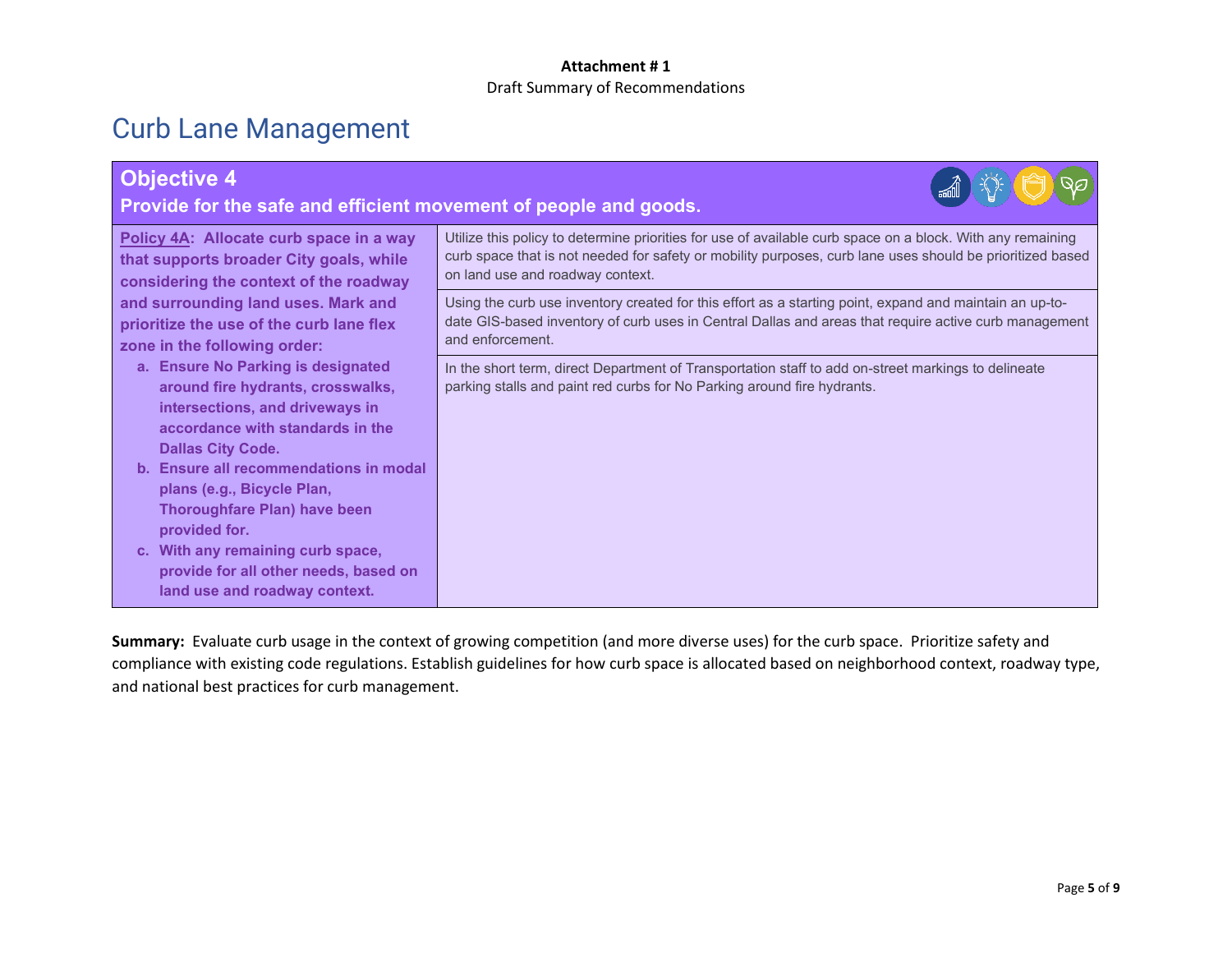| <b>Objective 5</b><br>Accommodate growing loading needs and provide for the changing needs for the curb as<br>technologies change.                                                           |                                                                                                                                                                                                                                                                                                                                      |  |
|----------------------------------------------------------------------------------------------------------------------------------------------------------------------------------------------|--------------------------------------------------------------------------------------------------------------------------------------------------------------------------------------------------------------------------------------------------------------------------------------------------------------------------------------|--|
| <b>Policy 5A: Provide for on-street loading</b><br>needs in Central Dallas and expand the use<br>of dual-use loading zones that<br>accommodate multiple users and/or vary by<br>time of day. | Create criteria and standardized design guidelines for dual-use loading zones. (For example,<br>commercial loading for deliveries is often in higher demand during weekdays, whereas rideshare around<br>restaurants and theaters is in higher demand on weeknights and weekends). Reduce the number of<br>single-use loading zones. |  |
|                                                                                                                                                                                              | Identify specific locations and times with high loading demands in areas where loading zones are not<br>currently provided.                                                                                                                                                                                                          |  |
|                                                                                                                                                                                              | Create on-street loading zone application process that prioritizes dual-use zones and consolidated<br>loading activities.                                                                                                                                                                                                            |  |
|                                                                                                                                                                                              | Establish a commercial loading permit program to promote shorter-duration and off-peak loading.                                                                                                                                                                                                                                      |  |
|                                                                                                                                                                                              | Encourage consolidated valet zones, and restrict valet stands to one operation per block.                                                                                                                                                                                                                                            |  |
| <b>Policy 5B: Consider the needs of evolving</b><br>transportation options and accommodate<br>all uses and modes.                                                                            | Increase the number of bicycle and shared mobility parking spaces in commercial and mixed-use areas.                                                                                                                                                                                                                                 |  |

**Summary:** This policy recommends a shift from single-use designated curb zones, to dual-use and shared-use curb zones for loading, valet, and rideshare.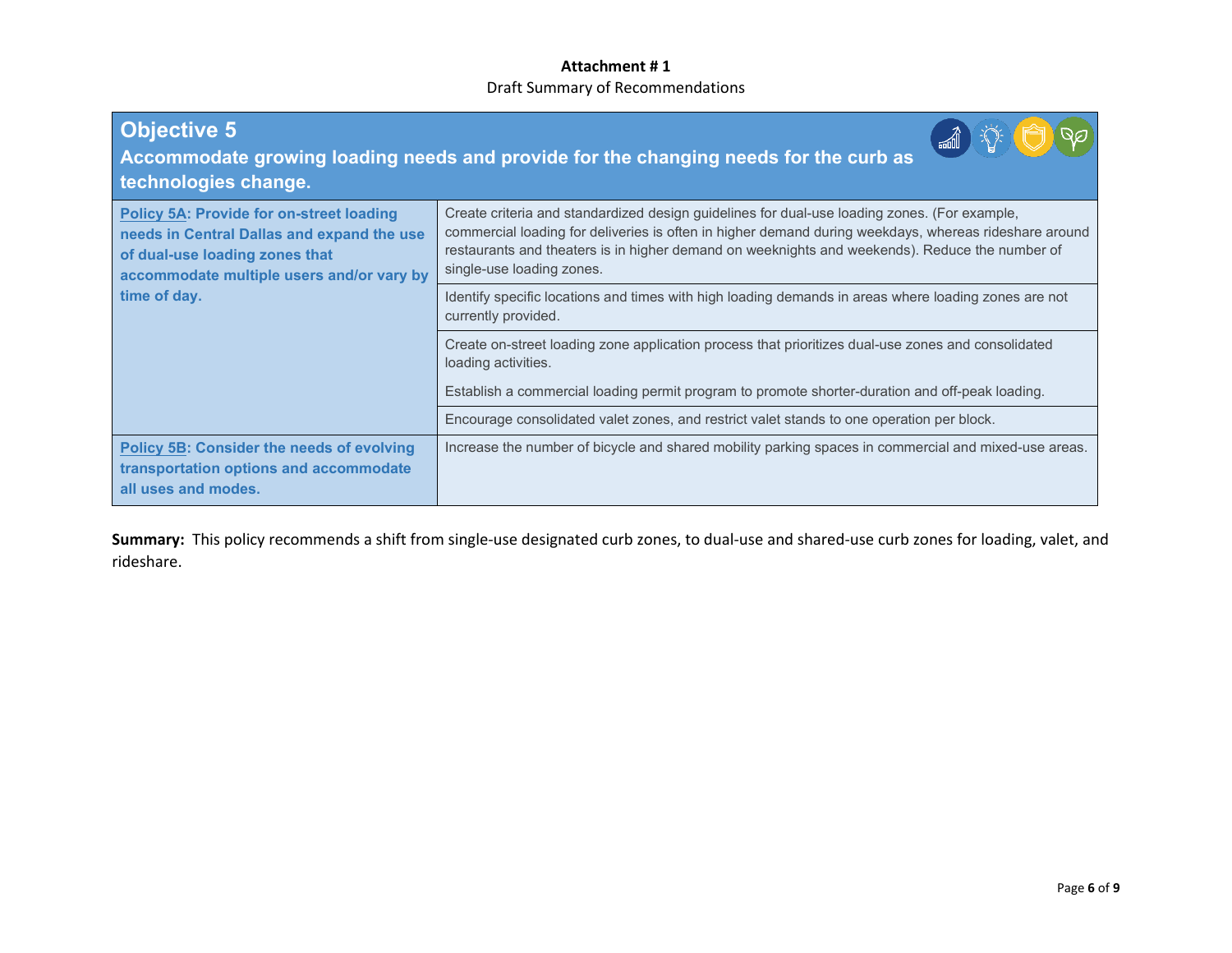| <b>Objective 6</b><br>Manage expectations and simplify the experience in Central Dallas for all curb users.                                                        |                                                                                                                                                                                                                                                                                                                                       |  |
|--------------------------------------------------------------------------------------------------------------------------------------------------------------------|---------------------------------------------------------------------------------------------------------------------------------------------------------------------------------------------------------------------------------------------------------------------------------------------------------------------------------------|--|
| Policy 6A: Provide consistency in the<br>location of curb uses along block faces.                                                                                  | Utilize curb space prioritization and design guidance found in this report. Consider updating the<br>templates as needed, as new best practices are identified.                                                                                                                                                                       |  |
|                                                                                                                                                                    | Review the locations of existing on-street loading zones in commercial and mixed-use areas. Adjust the<br>locations to align with the recommended guidance.                                                                                                                                                                           |  |
| <b>Policy 6B: Provide signage and markings</b><br>for curb uses that is consistent within<br>districts and across the City and is easy to<br>see and comprehend.   | Revise the City's standard No Parking, Commercial Loading Zone, Passenger Loading Zone, and Paid<br>Parking Zone signage and markings to improve clarity and comprehension, and reduce clutter. Provide<br>distinct signage for loading zones that is easy to spot from a distance. (General discussion provided in<br>the Appendix). |  |
|                                                                                                                                                                    | As funds are available, implement this new signage in commercial and mixed-use districts in a<br>systematic manner, completing all updates in one district before moving to the next district.                                                                                                                                        |  |
|                                                                                                                                                                    | Consider implementing a pilot program for smart loading zones. Identify goals, potential pilot locations,<br>tools and potential funding sources. (General discussion provided in the Appendix).                                                                                                                                      |  |
| <b>Policy 6C: Regularly communicate</b><br>information on the meaning of, and signage<br>and markings for, various curb zones, to<br>improve public understanding. | Update the City's website and other communication platforms to clearly communicate curb management<br>approach, signs, regulations, and the locations where commercial delivery and rideshare companies can<br>find loading zones.                                                                                                    |  |

**Summary:** Established a more uniform approach to curb zones (location and design) based on guidance in the *On-Street Policy* document. Implements a pilot program for smart loading zones, updates to the City website (to communicate curb policies) and recommends a phased implementation of new signage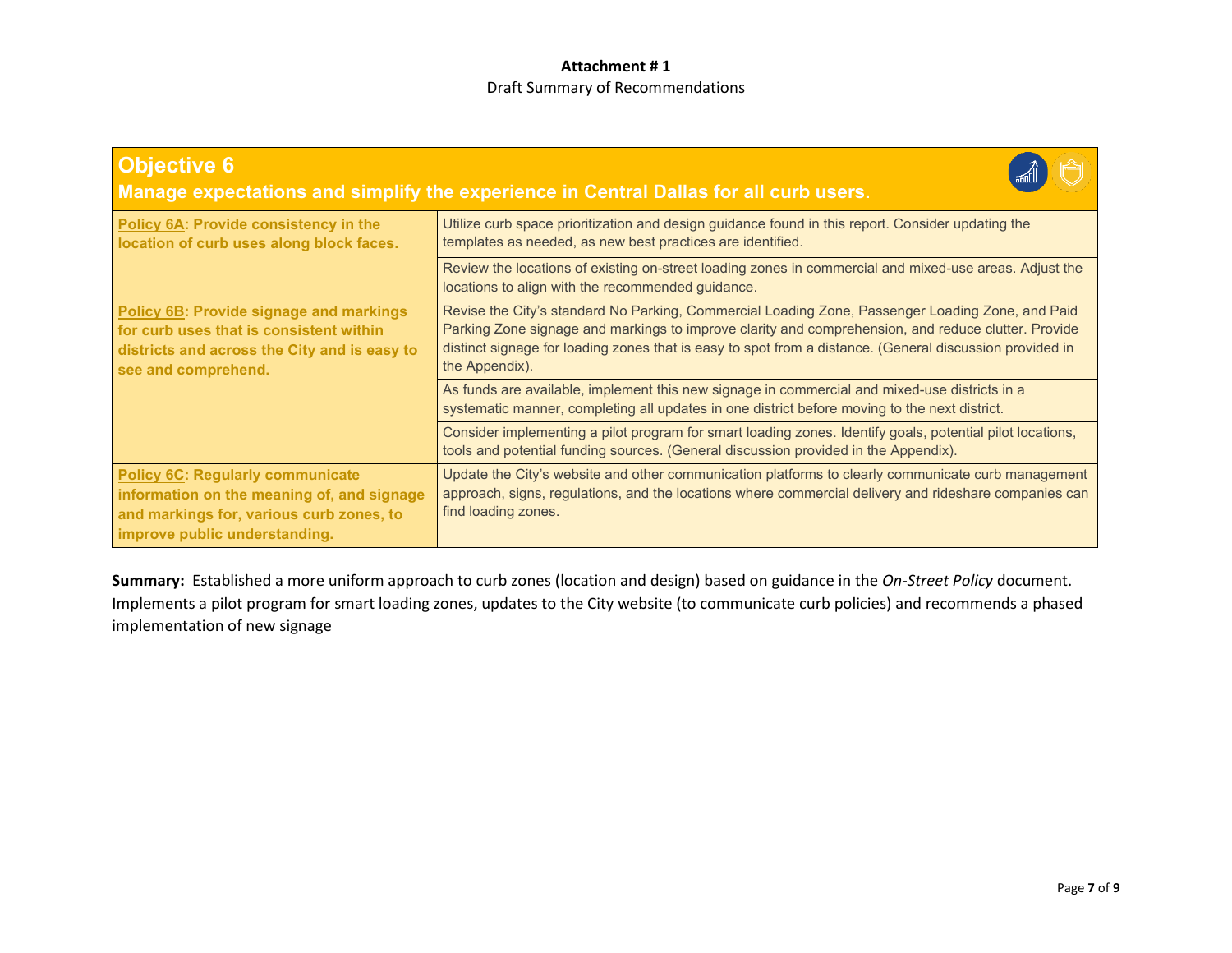| <b>Objective 7</b><br>Reduce congestion and the number of crashes associated with conflicts along the curb.                           |                                                                                                                                                                                                                                                                                                                                                                                                                          |
|---------------------------------------------------------------------------------------------------------------------------------------|--------------------------------------------------------------------------------------------------------------------------------------------------------------------------------------------------------------------------------------------------------------------------------------------------------------------------------------------------------------------------------------------------------------------------|
| Policy 7A: Utilize curb management as a<br>tool for improving safety and reducing<br>congestion in commercial and mixed-use<br>areas. | Regularly review crash and other applicable data to identify problem locations. Consider design<br>guidelines provided in this document. This includes:<br>Clarifying and simplifying movements to reduce weaving<br>Providing space for all users that require access to the curb<br>Adjusting parking time limits and meter rates to increase availability<br>Improving visibility<br>Conducting enforcement if needed |

**Summary:** Improves safety by tracking accident data and prioritizing curb improvements (and parking strategies) that might reduce accidents in problem areas.